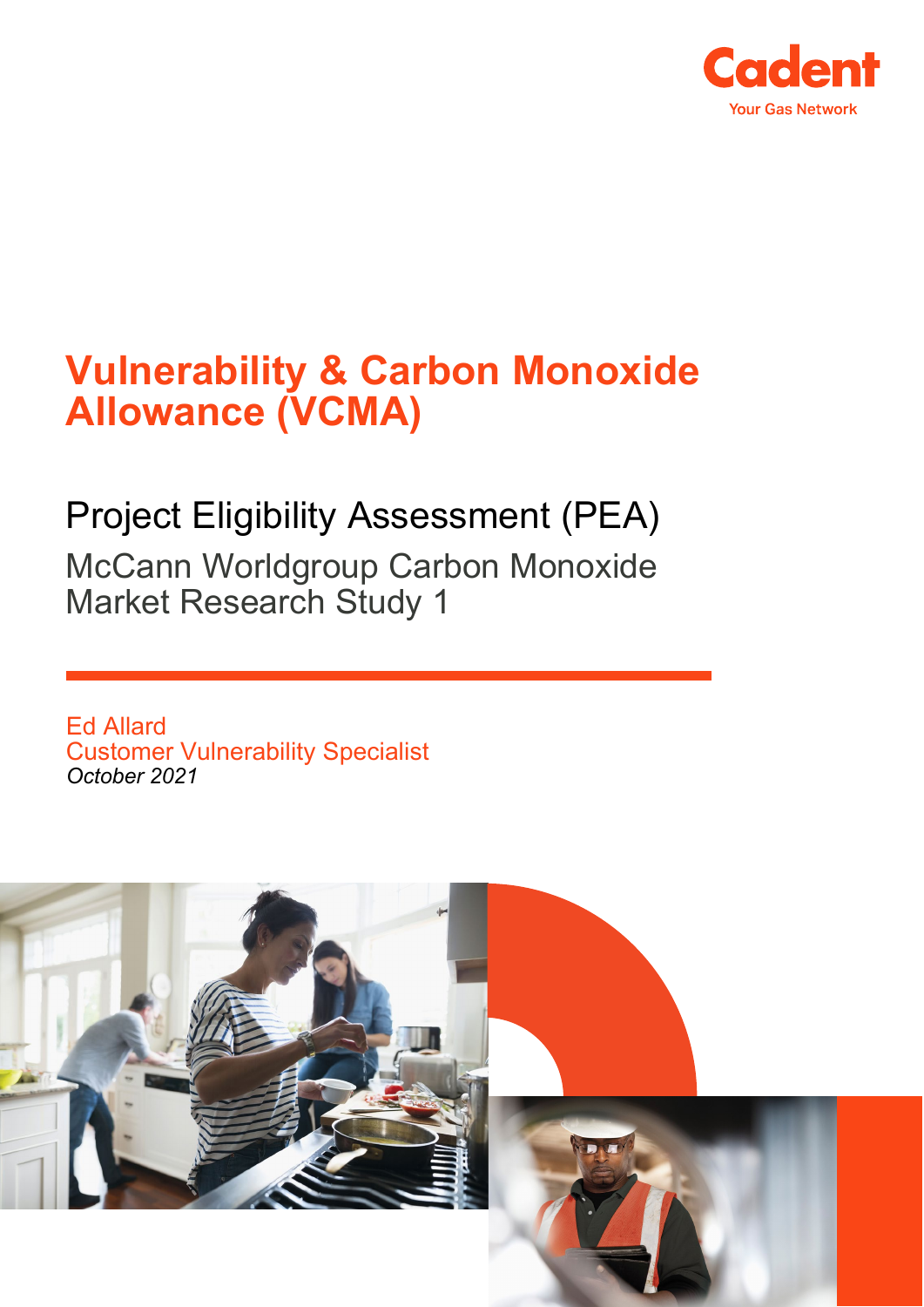

#### **Gas Network Vulnerability & Carbon Monoxide Allowance (VCMA) Governance Document - Project Eligibility Criteria**

## **Section 1 - Eligibility criteria for company specific projects (other than condemned essential gas appliance repair and replacement)** In order to qualify as a VCMA project, a project must: **VCMA Eligibility Criteria Criteria Satisfied (Yes/No) a)** Have a positive, or forecasted positive Social Return on Investment (SROI), including for the gas consumers funding the VCMA project; **Yes b)** Either: **i.** Provide support to consumers in vulnerable situations, and relate to energy safeguarding, or **ii.** Provide awareness on the dangers of CO, or<br>**iii.** Reduce the risk of harm caused by CO: Reduce the risk of harm caused by CO; **Yes c)** Have defined outcomes and the associated actions to achieve these; **Yes d)** Go beyond activities that are funded through other price control mechanism(s) or required through licence obligations; and **Yes e)** Not be delivered through other external funding sources directly accessed by a GDN, including through other government (national, devolved or local) funding. **Yes Section 2 - Eligibility criteria for company specific essential gas appliance servicing, repair and replacement projects** In order to qualify as a VCMA project, unsafe pipework and essential gas appliance servicing, repair or replacement must meet the following criteria: **a)** A GDN has to isolate and condemn unsafe pipework or an essential gas appliance following a supply an essential gas appliance ioliowing a supply<br>interruption or as part of its emergency service role;<br> $\blacksquare$ **b)** The household cannot afford to service, repair or replace the unsafe pipework or essential gas appliance; and; **Not Applicable c)** Sufficient funding is not available from other sources (including national, devolved or local government funding) to fund the unsafe pipework or essential gas appliance servicing, repair or replacement. **Not Applicable**

**Section 3 - Eligibility criteria for collaborative VCMA projects**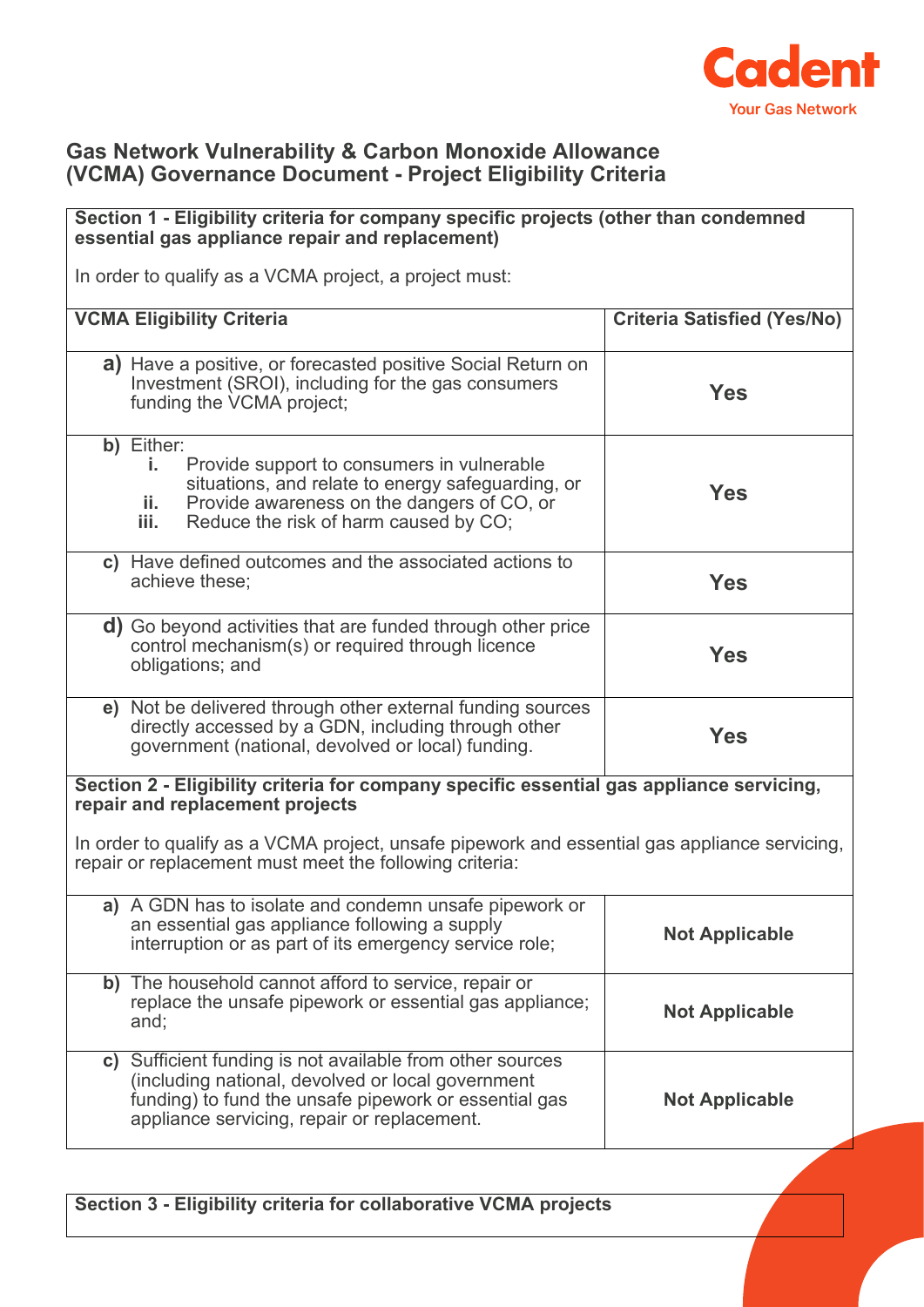

| In order to qualify as a collaborative VCMA project, a project must:                                              |                       |  |
|-------------------------------------------------------------------------------------------------------------------|-----------------------|--|
| a) Meet the above company specific and boiler repair<br>and replace (if applicable) project eligibility criteria; | <b>Not Applicable</b> |  |
| b) Have the potential to benefit consumers on the<br>participating networks; and                                  | <b>Not Applicable</b> |  |
| Involve two, or more, gas distribution companies.<br>C)                                                           | <b>Not Applicable</b> |  |

## **Gas Network Vulnerability and Carbon Monoxide Allowance (VCMA) Governance Document - Project Registration Table 2**

| <b>Information Required</b>                                | <b>Description</b>                                                                                                                                                                                                                                                                                                   |
|------------------------------------------------------------|----------------------------------------------------------------------------------------------------------------------------------------------------------------------------------------------------------------------------------------------------------------------------------------------------------------------|
| <b>Project Title</b>                                       | McCann Worldgroup Carbon Monoxide Market Research<br>Study 1                                                                                                                                                                                                                                                         |
| <b>Funding GDN(s)</b>                                      | Cadent - The project benefits customers across all four<br>of Cadent's networks.                                                                                                                                                                                                                                     |
| Role of GDN(s)<br>*For Collaborative VCMA Projects<br>only | Not applicable - company specific project                                                                                                                                                                                                                                                                            |
| <b>Date of PEA Submission</b>                              | <b>May 2022</b>                                                                                                                                                                                                                                                                                                      |
| <b>VCMA Project Contact Name, email</b><br>and Number      | <b>Ed Allard</b><br><b>Customer Vulnerability Specialist</b><br>E: ed.allard@cadentgas.com                                                                                                                                                                                                                           |
| <b>Total Cost (£k)</b>                                     | Total Costs = £59,625.42<br>Market Research Costs = $£39,730$<br>Carbon Monoxide Alarm Costs = £13,782.56<br>Postage Costs = £5772.80<br>Printing Costs = $£340.06$                                                                                                                                                  |
| <b>Total VCMA Funding Required (£k)</b>                    | £59,625.42                                                                                                                                                                                                                                                                                                           |
| Problem(s)                                                 | The Danger Carbon Monoxide Poses to Society<br>Carbon monoxide still presents a serious health risk to<br>both gas and non-gas customers across the UK.<br>Department of Health data estimates that <sup>1</sup> 4,000 people<br>are admitted to accident and emergency each year in<br>England due to CO poisoning. |

<span id="page-2-0"></span><sup>1</sup>https://assets.publishing.service.gov.uk/government/uploads/system/uploads/attachment\_dat a/file/260211/Carbon\_Monoxide\_Letter\_2013\_FinalforPub.pdf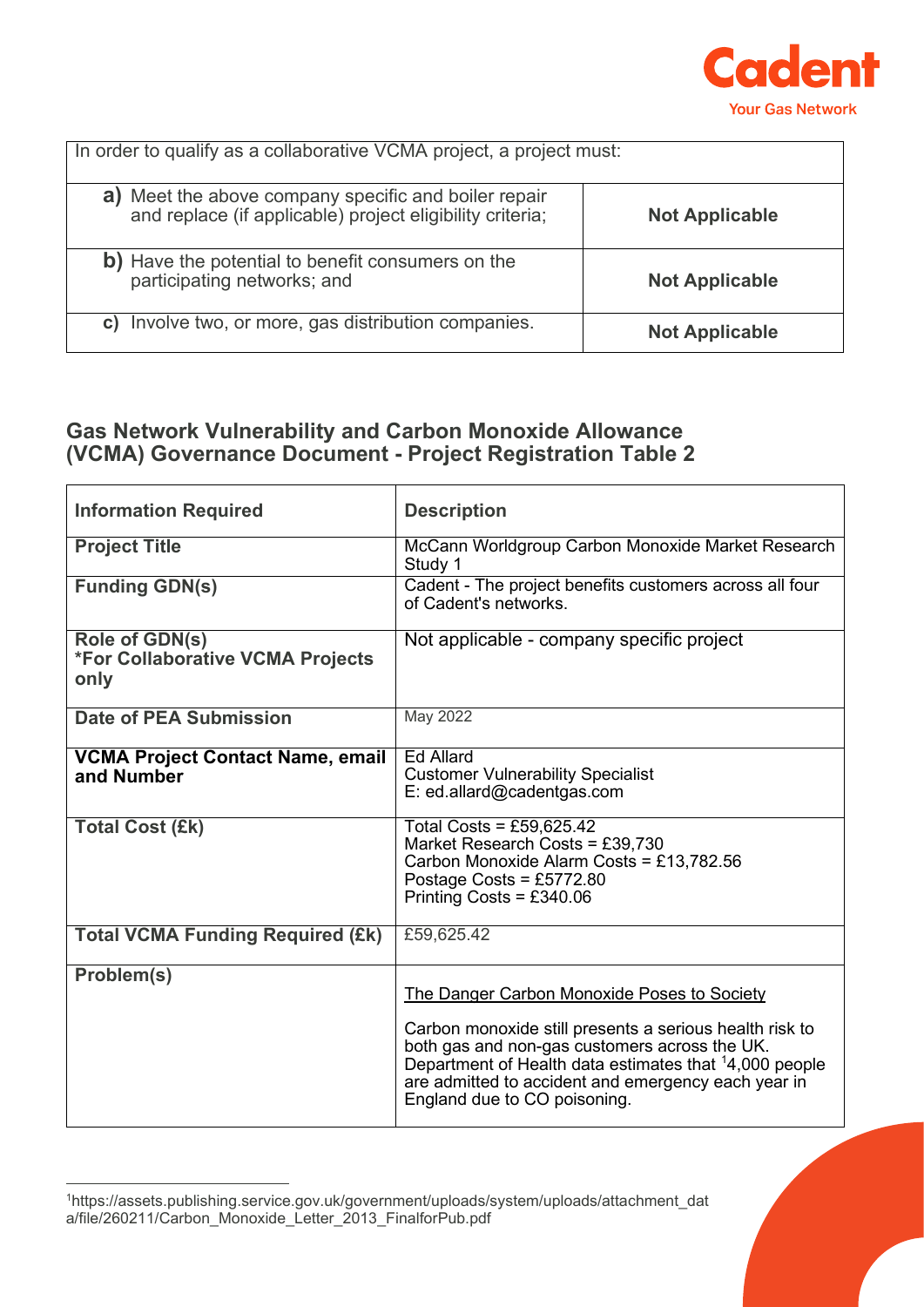

| Further statistics report that <sup>2</sup> 200 people per year in<br>England and Wales are admitted to hospital for a long-<br>term visit and experience time off work due to carbon<br>monoxide poisoning.                                                                                                                                                                                                                                                                                                                                                                              |
|-------------------------------------------------------------------------------------------------------------------------------------------------------------------------------------------------------------------------------------------------------------------------------------------------------------------------------------------------------------------------------------------------------------------------------------------------------------------------------------------------------------------------------------------------------------------------------------------|
| Finally, industry statistics report that $330.3$ UK deaths are<br>caused by carbon monoxide poisoning each year in the<br>most severe cases.                                                                                                                                                                                                                                                                                                                                                                                                                                              |
| <b>Existing Customer Knowledge on Carbon Monoxide</b>                                                                                                                                                                                                                                                                                                                                                                                                                                                                                                                                     |
| Stakeholder engagement conducted as part of Cadent's<br>RIIO-GD2 business plans formation found that general<br>awareness on the danger of carbon monoxide is high.<br>However, further engagement found that many<br>customers, both those that are in vulnerable situations<br>and those from other demographics had knowledge gaps<br>beyond simply knowing that carbon monoxide is<br>dangerous. Examples included a lack of understanding<br>on the sources of carbon monoxide, the signs,<br>symptoms and dangers and the actions to take in the<br>event of suspected CO incident. |
| It was clear from Cadent's stakeholder engagement<br>activities that customers had many knowledge gaps and<br>misconceptions on carbon monoxide. However, it was<br>unclear in what demographics these knowledge gaps<br>and misconceptions existed.                                                                                                                                                                                                                                                                                                                                      |
| It is important for Cadent to further understand what<br>customer demographics possess the biggest knowledge<br>gaps and misconceptions on carbon monoxide, as they<br>are likely to be most at risk. Cadent can then tailor its<br>future VCMA-funded carbon monoxide activities to<br>ensure that the most at-risk customers are reached;<br>resulting in effective spend of the allowance.                                                                                                                                                                                             |
| Carbon Monoxide Ownership and Gas Appliance<br>Servicing                                                                                                                                                                                                                                                                                                                                                                                                                                                                                                                                  |
| The installation of an audible CO alarm remains one of<br>the most effective methods of mitigating the risk of CO<br>poisoning. However, recent statistics report relatively low<br>alarm ownership across Cadent's networks. Reports<br>suggest that between 60%-70% of homes across<br>Cadent's four networks do not have an audible CO alarm<br>installed.                                                                                                                                                                                                                             |
| The Covid-19 pandemic has led to a lot of UK families<br>experiencing increased financial hardship. Decreases in<br>household income have meant that some families can no<br>longer afford necessary gas appliance servicing and<br>repairs. This is shown by demand for installing, servicing<br>and repairing boilers shrinking by 34 per cent during a<br>year of the pandemic. This, coupled with many families<br>not having the financial means to purchase a CO alarm                                                                                                              |

<span id="page-3-1"></span><span id="page-3-0"></span>2https://assets.publishing.service.gov.uk/government/uploads/system/uploads/attachment\_dat a/file/260211/Carbon\_Monoxide\_Letter\_2013\_FinalforPub.pdf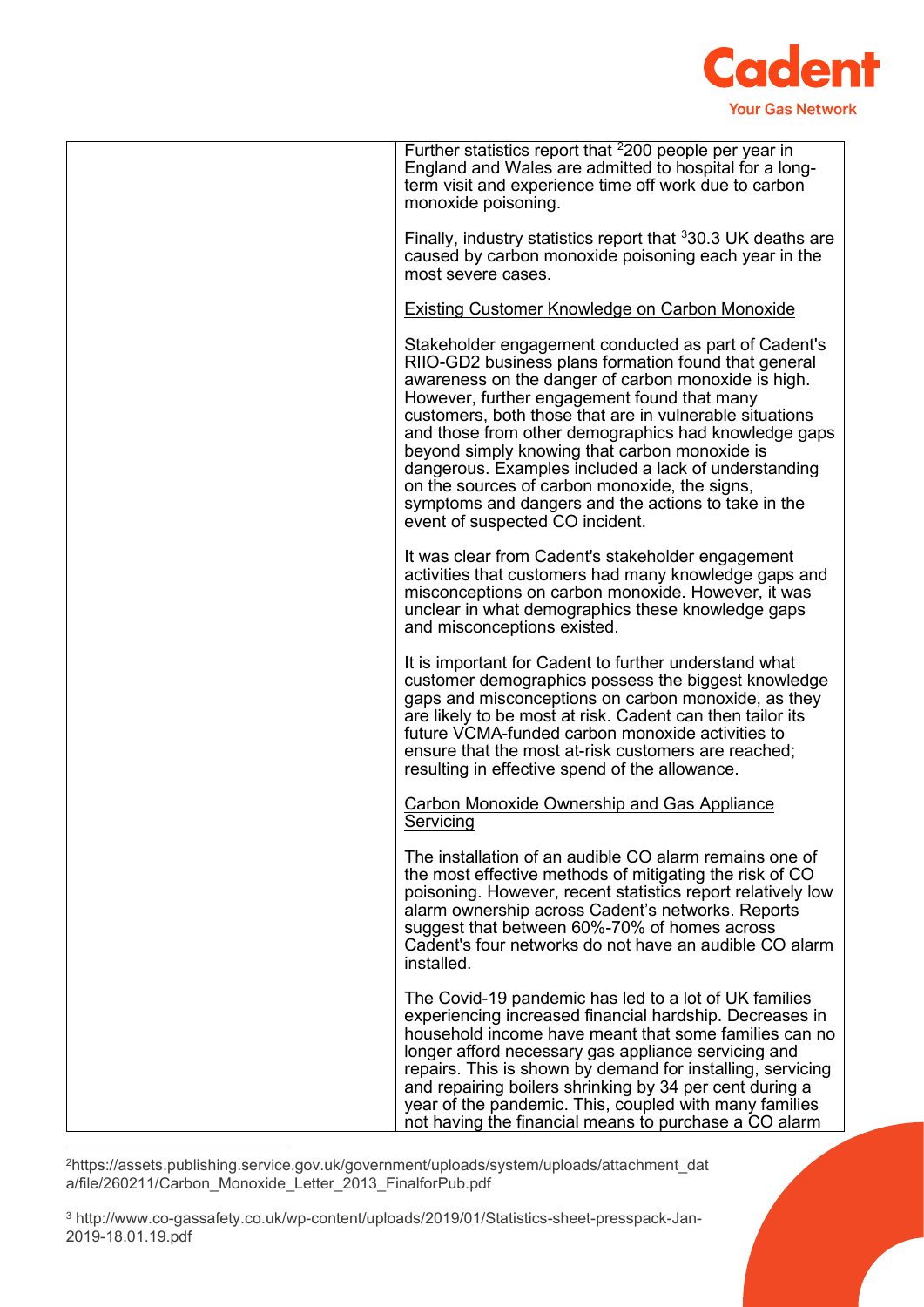

|                             | greatly increases the risk of exposure to the dangers of<br>CO.                                                                                                                                                                                        |  |
|-----------------------------|--------------------------------------------------------------------------------------------------------------------------------------------------------------------------------------------------------------------------------------------------------|--|
| <b>Scope and Objectives</b> | Cadent is working in partnership with global advertising<br>agency McCann Worldgroup to deliver a market<br>research project that focusses on customer's attitudes<br>and understanding on carbon monoxide.<br><b>Project Objectives</b>               |  |
|                             |                                                                                                                                                                                                                                                        |  |
|                             | The project has the following objectives, the<br>achievement of which will determine success.                                                                                                                                                          |  |
|                             | 1. The project will provide Cadent with a rich<br>understanding of those most vulnerable to CO<br>poisoning. In particular, the project aims to<br>answer the following questions for customers<br>most vulnerable to CO poisoning:                    |  |
|                             | a) What levels of awareness do the most at-risk<br>customers possess;                                                                                                                                                                                  |  |
|                             | b) What are the customer's attitudes and<br>perceptions towards CO;                                                                                                                                                                                    |  |
|                             | c) What drives these customers to take positive<br>action?                                                                                                                                                                                             |  |
|                             | 2. The in-depth understanding of those most<br>vulnerable to CO poisoning will be used to shape<br>a campaign strategy which will provoke<br>customers to act.                                                                                         |  |
|                             | 3. The increased levels of understanding of those<br>most vulnerable to CO will increase the<br>effectiveness of CO VCMA-funded projects,<br>resulting in greater levels of social return on<br>investment.                                            |  |
|                             | 4. As well as increasing the potential benefit of<br>future VCMA-funded carbon monoxide initiatives.<br>this project will support gas consumers by<br>improving their awareness on the dangers of CO<br>and reducing their risk of being harmed by CO. |  |
|                             | 5. Finally, customers that request further<br>information will be offered the opportunity to<br>contact National Energy Action for free advice on<br>home energy efficiency and income<br>maximisation.                                                |  |
|                             | <b>Scope of Project</b>                                                                                                                                                                                                                                |  |
|                             | 1. In total, the market research project aims to<br>survey upwards of 3,000 customers across the<br>country. This will ensure that the outputs of the<br>market research are robust and nationally<br>representative.                                  |  |
|                             | 2. The online survey will offer customers the chance<br>to request a free carbon monoxide detector. The<br>survey was structured in such a way to ensure                                                                                               |  |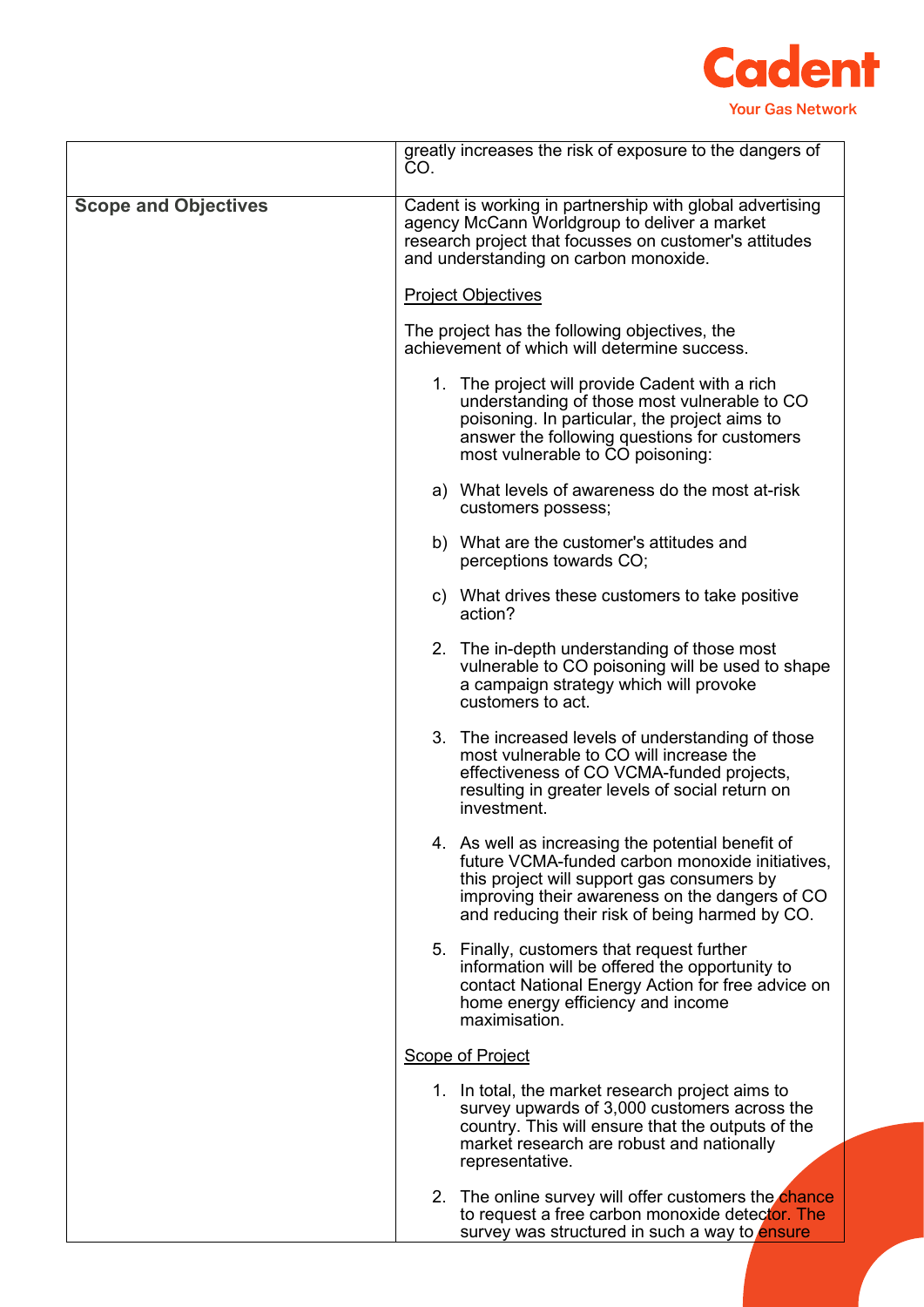

|                                                                   |    | that a certain percentage of higher income<br>respondents were screened out at the beginning<br>of the process. This helped ensure that<br>customers requesting a free CO alarm were less<br>likely to be able to purchase one through their<br>own means.                                                                                                                                                                                     |
|-------------------------------------------------------------------|----|------------------------------------------------------------------------------------------------------------------------------------------------------------------------------------------------------------------------------------------------------------------------------------------------------------------------------------------------------------------------------------------------------------------------------------------------|
|                                                                   |    | We forecasted that approximately 50% of all<br>respondents may request a free CO alarm,<br>equating to approximately 1500 alarms<br>distributed through the project. Actual data<br>captured upon completion of the project<br>demonstrated that Cadent has issued 1,788<br>alarms - 288 more than initially forecasted.                                                                                                                       |
|                                                                   |    | 3. The scope and potential benefit of the market<br>research has the potential to extend beyond just<br>this project; and will shape future Cadent carbon<br>monoxide activities and strategy. The market<br>research will help Cadent understand:                                                                                                                                                                                             |
|                                                                   |    | a) What customer groups are most vulnerable to<br>carbon monoxide poisoning;                                                                                                                                                                                                                                                                                                                                                                   |
|                                                                   |    | b) What factors make this group most at risk, e.g.<br>lack of understanding on the symptoms, belief<br>that harm will never occur to them, low levels of<br>current alarm ownership etc.                                                                                                                                                                                                                                                       |
|                                                                   |    | The answering of these questions will help<br>Cadent increase the effectiveness of its spend of<br>VCMA funding on future carbon monoxide<br>projects.                                                                                                                                                                                                                                                                                         |
| <b>Why the Project is Being Funded</b><br><b>Through the VCMA</b> |    | We believe that this project meets all of the required<br>company specific VCMA project eligibility criteria.                                                                                                                                                                                                                                                                                                                                  |
|                                                                   |    | a) Has a positive, or forecasted positive SROI,<br>including for the gas consumers funding the<br>VCMA project;                                                                                                                                                                                                                                                                                                                                |
|                                                                   |    | We believe that this project has the potential to<br>both deliver immediate social return and increase<br>the social benefit of future carbon monoxide<br>projects. Customers requesting further<br>information that are reached through this project<br>will receive a free carbon monoxide alarm, CO<br>educational materials, as well as an option to<br>receive further support on home energy<br>efficiency/income maximisation from NEA. |
|                                                                   |    | We forecasted that 1500 customers will receive a<br>CO alarm and education. Actual data collated<br>upon completion of the project evidenced that<br>alarms and educational materials were<br>distributed to 1,788 customers. Further<br>information on SROI calculations can be found in                                                                                                                                                      |
|                                                                   |    | the relevant section below.                                                                                                                                                                                                                                                                                                                                                                                                                    |
|                                                                   | b) | Either:                                                                                                                                                                                                                                                                                                                                                                                                                                        |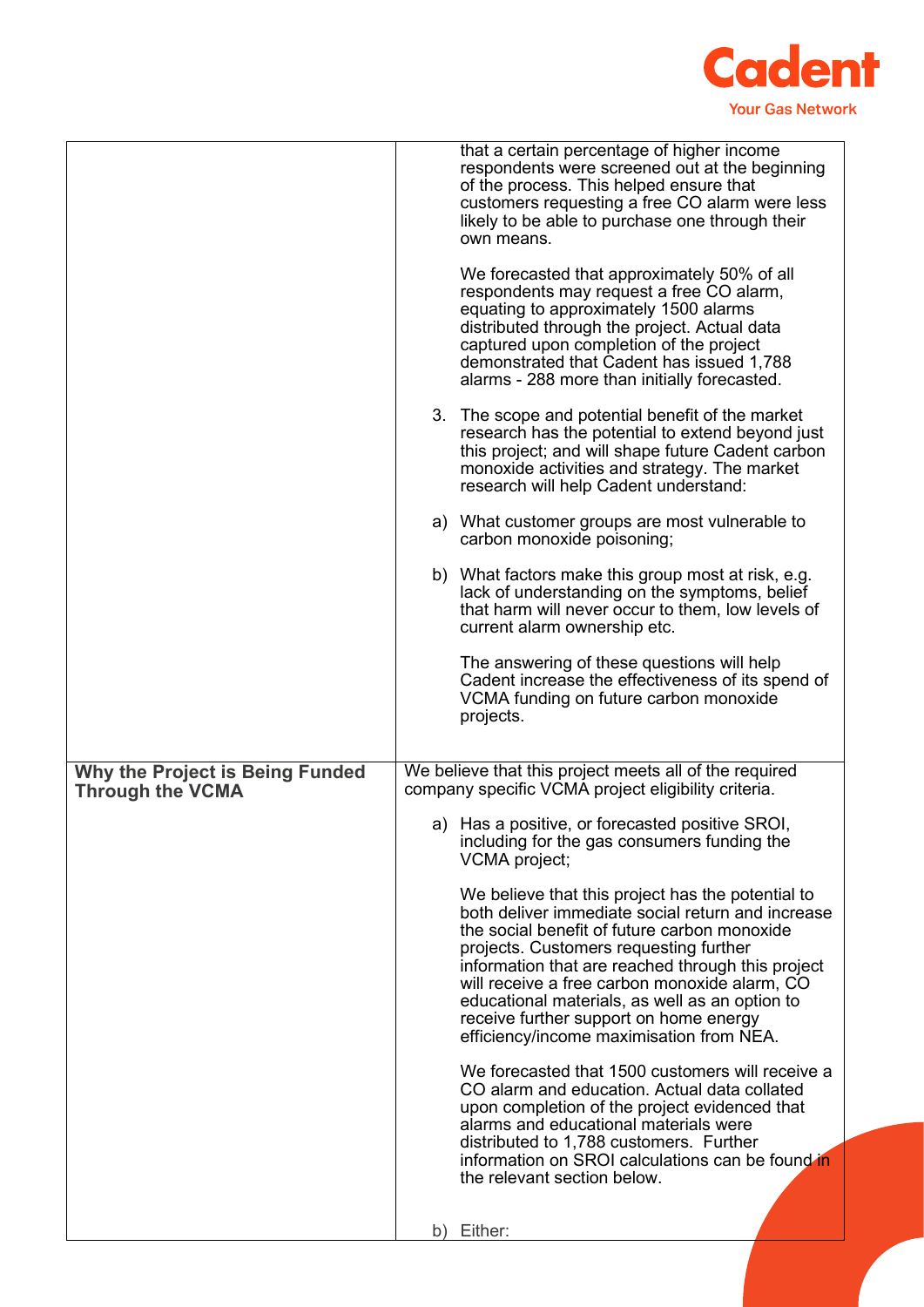

|                                                           | i.<br>ii.<br>iii. | Provide support to consumers in vulnerable<br>situations, and relate to energy safeguarding, or,<br>Provide awareness on the dangers of CO, or,<br>Reduce the risk of harm caused by CO;                                                                                                                                                                           |
|-----------------------------------------------------------|-------------------|--------------------------------------------------------------------------------------------------------------------------------------------------------------------------------------------------------------------------------------------------------------------------------------------------------------------------------------------------------------------|
|                                                           |                   | This project will both provide awareness on the<br>dangers of CO and reduce the risk of customers<br>being harmed by CO.                                                                                                                                                                                                                                           |
|                                                           |                   | Customers reached through the project will<br>receive advice on spotting the signs and<br>symptoms of CO, as well as information on the<br>steps to take when they suspect CO. Additionally,<br>customers will also have the choice to request a<br>free carbon monoxide alarm.                                                                                    |
|                                                           |                   | Finally, customers that opt to receive further<br>information (we forecasted 1,500, 1,788 actually<br>issued) will be offered the opportunity to contact<br>NEA for free advice on home energy<br>efficiency/income maximisation.                                                                                                                                  |
|                                                           |                   | c) Have defined outcomes and the associated<br>actions to achieve these;                                                                                                                                                                                                                                                                                           |
|                                                           |                   | This project has clearly defined actions and<br>associated outcomes, the meeting of which will<br>quantify success. Further information on the<br>project's outcomes and associated actions can<br>be found in the relevant section below.                                                                                                                         |
|                                                           |                   | d) Go beyond activities that are funded through<br>other price control mechanism(s) or required<br>through licence obligations;                                                                                                                                                                                                                                    |
|                                                           |                   | We believe that this market research project and<br>the support offered to customers on carbon<br>monoxide safety goes beyond activities funded<br>through other price control mechanisms. The<br>nature and type of market research project being<br>conducted by Cadent and McCann is a first for<br>the industry and goes outside of a GDN's BAU<br>activities. |
|                                                           |                   | e) Not be delivered through other external funding<br>sources directly accessed by a GDN, including<br>through other government (national, devolved or<br>local) funding.                                                                                                                                                                                          |
|                                                           |                   | This project will solely be delivered by Cadent's<br>VCMA funding.                                                                                                                                                                                                                                                                                                 |
| <b>Evidence of Stakeholder/Customer</b><br><b>Support</b> |                   | Cadent's RIIO-GD2 business plan <sup>4</sup> formations found that<br>our customers prioritise safety above all other<br>considerations. In particular, our customers strongly<br>highlighted the importance of safeguarding the most<br>vulnerable in society.                                                                                                    |

<span id="page-6-0"></span><sup>4</sup> https://cadentgas.com/nggdwsdev/media/Downloads/business-plan/APP\_CAD\_07-03-10- CO-Awareness.pdf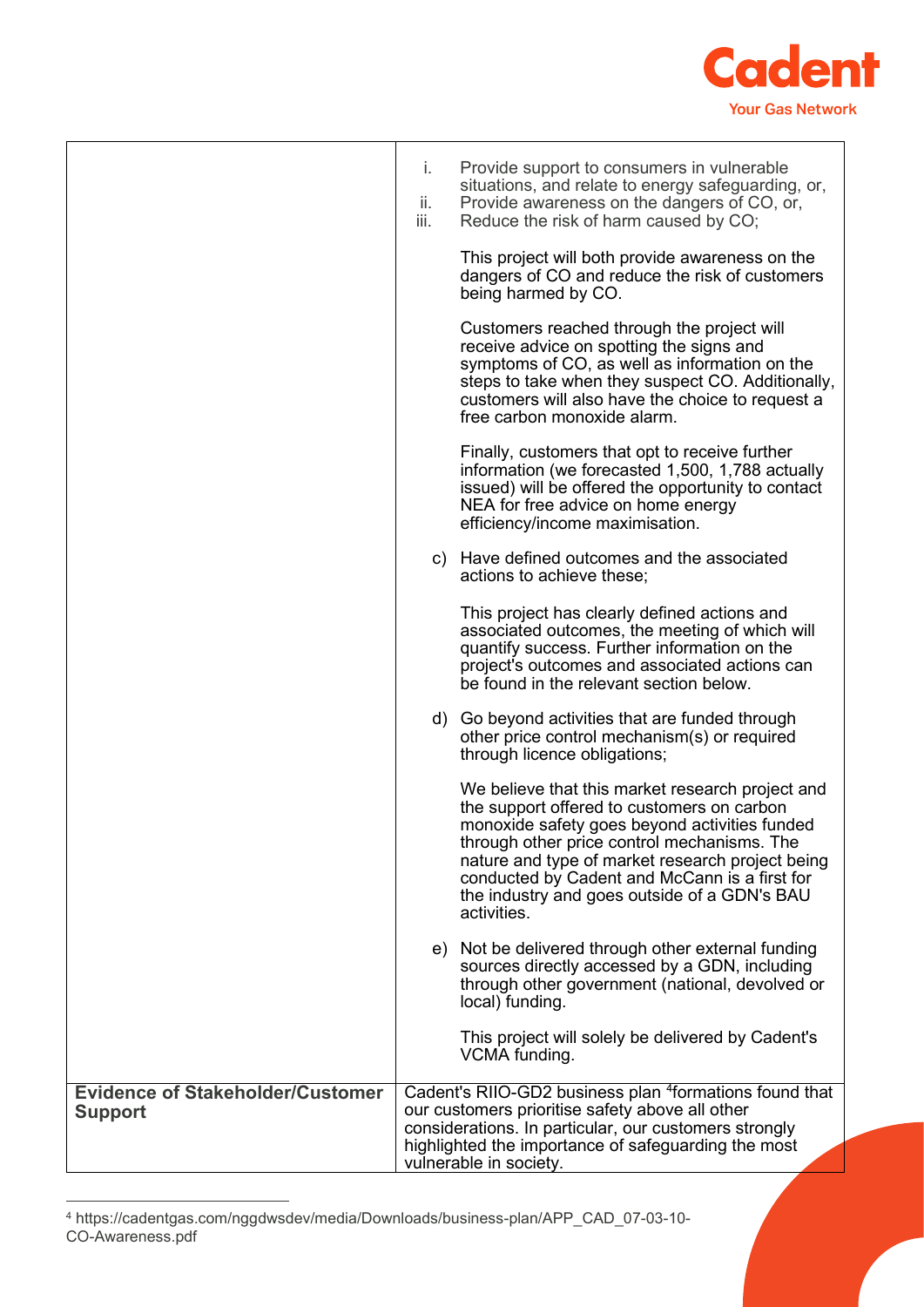

Research from Energy UK's 'CO Be Alarmed!' campaign found that CO alarm ownership is relatively low versus customer's perceived levels of awareness. The research found that one in three Britons (over 17 million people) are at risk of not identifying carbon monoxide through not owning an alarm. However, nine in ten Britons stated that they are aware of the dangers posed by CO. This project looks to help Cadent understand both customer's attitudes towards not owning a CO alarm and customer's misconceptions towards the dangers of carbon monoxide. Data from surveys conducted by Cadent throughout RIIO-GD1 suggested that customer knowledge on CO is much lower. Cadent CO survey data from 5010 respondents rated their knowledge as 5.07/10 on average. Cadent's network is home to many of the communities with the highest carbon monoxide risk across Great Britain. Four of the top five UK cities in terms of lack of carbon monoxide alarm ownership are situated on Cadent's network - Liverpool \*(47%), Norwich \*(44%), Manchester \*(42%) and Nottingham \*(39%). Additionally, Cadent gathered statistics on the number of incidents relating to UK deaths from unintentional carbon monoxide poisoning between 01.09.1995 to 31.08.2018. Staggeringly, the top three areas in terms of the highest number of deaths were all located in Cadent's networks - Greater London (60 deaths), South Yorkshire (32 deaths) and Derbyshire (27 deaths). Finally, as part of the RIIO-GD2 business plan formations, Cadent requested feedback from its employees, asking them to select an area of focus from a wide-ranging list that Cadent should prioritise in the new price control. Our employees highlighted the importance of CO awareness, ranking this as the fifthhighest priority out of a wide-ranging list. (4.43 out of 5). Our employees come from a wide range of communities and demographics from across the country, and it is clear that CO safety is a priority for all. Dr Matt Higgs, Senior Research Director at McCann Worldgroup shared the following feedback on the project: "*We [McCann] were really excited by the opportunity of working with Cadent on a research project that will ultimately help save lives. Since the kick-off meeting the team have engaged with the topic of CO, which has become part of our discussions with family and friends, outside of the project. Being able to give free CO alarms away as part of the survey was something that we are really proud of, having an immediate impact on helping members of the public. We are looking forward to being able to continue working with the Cadent team to devise future campaigns that help reduce the threat of CO poisoning amongst those most vulnerable in society*"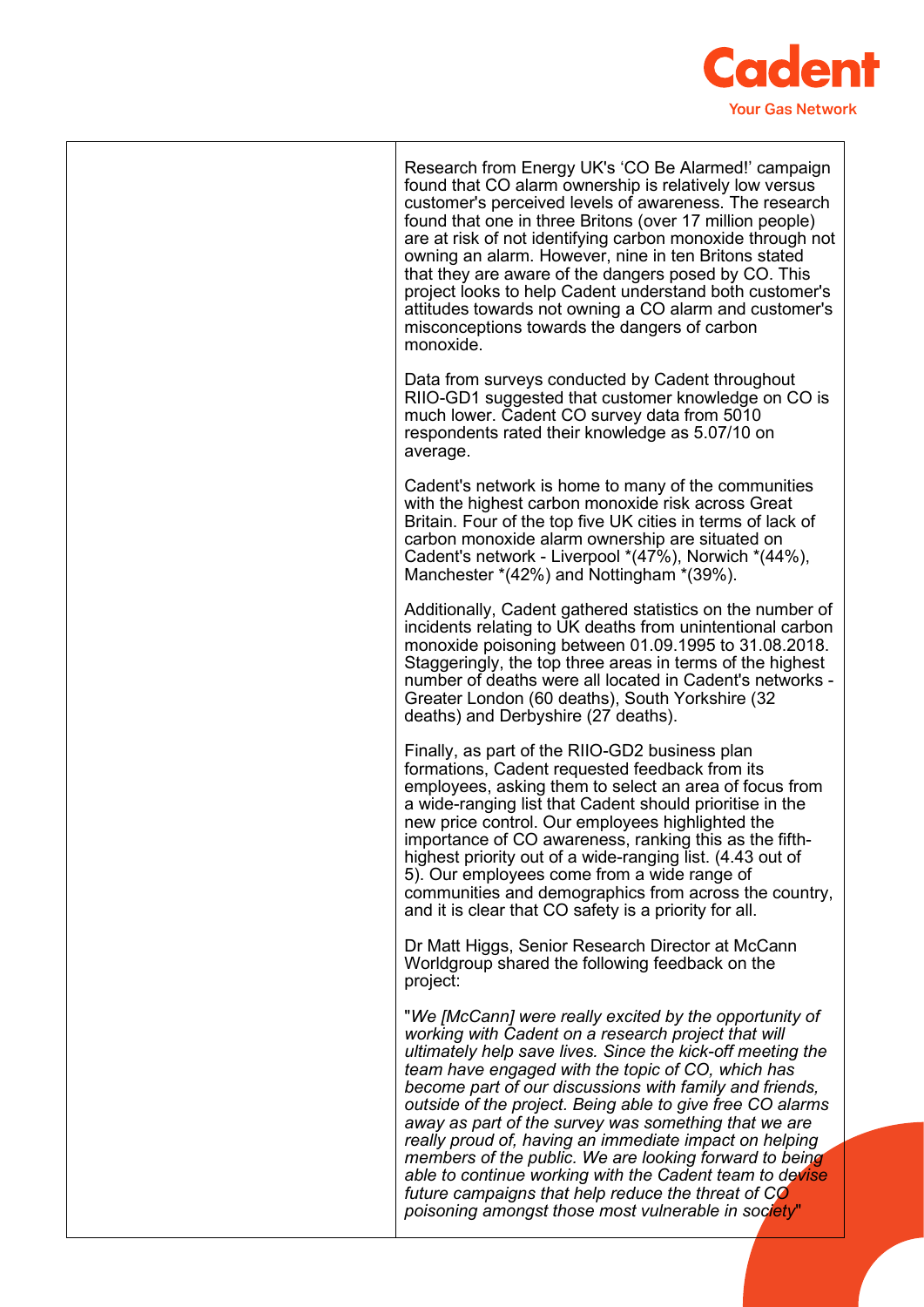

|                                                                    | *NB: Percentage of people saying they did not have a<br>CO alarm                                                                                                                                                                                               |  |
|--------------------------------------------------------------------|----------------------------------------------------------------------------------------------------------------------------------------------------------------------------------------------------------------------------------------------------------------|--|
| <b>Information Required</b>                                        | <b>Description</b>                                                                                                                                                                                                                                             |  |
| <b>Outcomes, Associated Actions and</b><br><b>Success Criteria</b> | <b>Project Details</b>                                                                                                                                                                                                                                         |  |
|                                                                    | This VCMA project centres on Cadent working with<br>global advertising agency group McCann Worldgroup to<br>design, conduct and analyse a market research project.                                                                                             |  |
|                                                                    | The market research will give Cadent a rich<br>understanding on which group(s) of its 11,000,000<br>customers are most vulnerable to carbon monoxide. In<br>particular the research study will give Cadent information<br>on:                                  |  |
|                                                                    | The level of CO alarm ownership amongst its<br>$\bullet$<br>customers and its customers rationale for not<br>owning an alarm.                                                                                                                                  |  |
|                                                                    | Its customer's awareness on the dangers of CO<br>$\bullet$<br>and the perceived threat to their health;                                                                                                                                                        |  |
|                                                                    | Its customer's levels of understanding on the key<br>$\bullet$<br>symptoms of CO; and;                                                                                                                                                                         |  |
|                                                                    | Its customer's level and frequency of use of their<br>gas appliances.                                                                                                                                                                                          |  |
|                                                                    | The project will also offer customers (particularly those<br>on lesser household incomes) to request free carbon<br>monoxide education materials, a free carbon monoxide<br>alarm and further expert support on home energy<br>efficiency/income maximisation. |  |
|                                                                    | <b>Expected Project Outcomes</b>                                                                                                                                                                                                                               |  |
|                                                                    | The following positive outcomes are expected from<br>delivering the project:                                                                                                                                                                                   |  |
|                                                                    | Cadent's understanding on which of its customer<br>groups are most vulnerable to the dangers of CO<br>is increased.                                                                                                                                            |  |
|                                                                    | Cadent's understanding on the specifics of what<br>$\bullet$<br>makes particular customer groups more<br>vulnerable to CO is increased (e.g. lack of alarm<br>ownership, higher proportion of customers with<br>misconceptions on the dangers of CO).          |  |
|                                                                    | An important outcome or product of this project<br>$\bullet$<br>will be an increase in effectiveness of future CO<br>initiatives. This increased effectiveness will be<br>achieved through Cadent applying the learning<br>gained from this project.           |  |
|                                                                    | As well as creating the potential to support more<br>customers on future projects, the research study                                                                                                                                                          |  |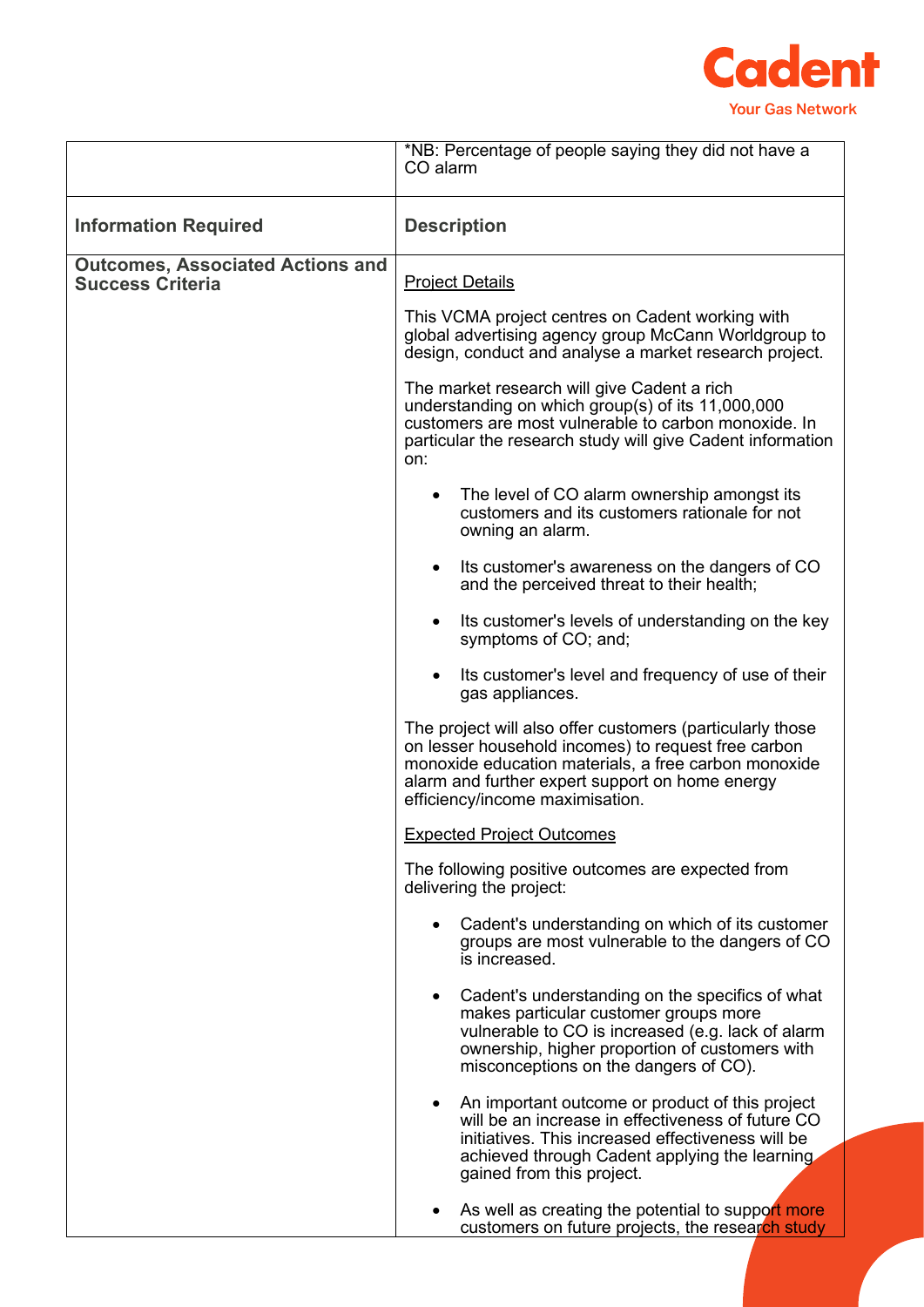

| also stands to immediately benefit customers<br>through the issuing of 1788 CO alarms and<br>educating 1788 customers on the signs,<br>symptoms and dangers of CO (1500 forecasted<br>prior to the commencement of the project).                                                                                                                             |
|--------------------------------------------------------------------------------------------------------------------------------------------------------------------------------------------------------------------------------------------------------------------------------------------------------------------------------------------------------------|
| Finally, the project offers customers the<br>opportunity to access expert advice on improving<br>their home's energy efficiency and household<br>income.                                                                                                                                                                                                     |
| <b>Associated Actions</b>                                                                                                                                                                                                                                                                                                                                    |
| Cadent and McCann will deliver the below actions in<br>order to achieve the project outcomes:                                                                                                                                                                                                                                                                |
| McCann will work with the Cadent-provided<br>٠<br>historic carbon monoxide reports data to devise<br>a research strategy. This will ensure that the<br>most appropriate method(s) are selected to<br>employ and develop the sampling strategy<br>required to meet the research objectives.                                                                   |
| McCann will conduct the market research<br>$\bullet$<br>exercise to understand individuals' awareness<br>of, and perceptions, attitudes/ behaviours<br>towards CO, and how this differs by audience<br>type (i.e. age, class, ethnicity etc.) and location<br>in the UK.                                                                                     |
| McCann and Cadent will work together to<br>$\bullet$<br>analyse and identify deliverables from the<br>market research project. This will build a<br>comprehensive picture of how people from<br>across the country from different backgrounds<br>perceive CO, and how best to target and help<br>those at most risk to reduce the threat of CO<br>poisoning. |
| The deliverables will then be used on future<br>$\bullet$<br>VCMA-funded carbon monoxide projects to<br>ensure that Cadent effectively spends its<br>allowances to target the most at-risk customers.                                                                                                                                                        |
| • Cadent will dispatch carbon monoxide alarms<br>and educational materials to customers that<br>have requested further information when<br>completing the survey.                                                                                                                                                                                            |
| Cadent will include a NEA referral mechanism<br>$\bullet$<br>within the materials sent to customers. This will<br>allow households to request further support from<br>expert partners.                                                                                                                                                                       |
| <b>What will Success Look Like?</b>                                                                                                                                                                                                                                                                                                                          |
| Cadent will measure the success of the project through<br>achieving of the following:                                                                                                                                                                                                                                                                        |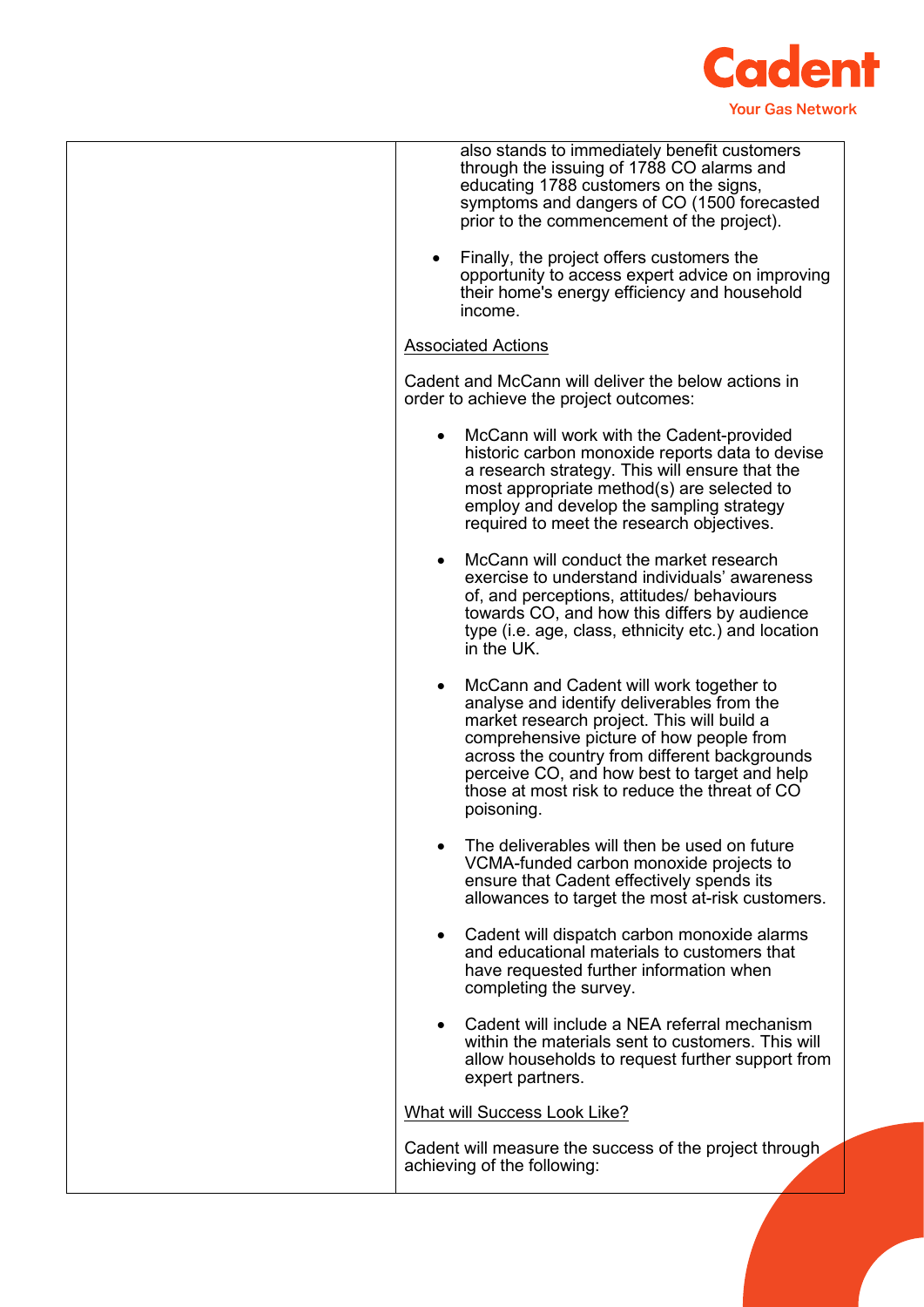

|                                                              | The research project provides reliable and robust<br>findings that inform Cadent on which of its<br>customer groups are most vulnerable to CO.                                                                                                                                                                                                |
|--------------------------------------------------------------|-----------------------------------------------------------------------------------------------------------------------------------------------------------------------------------------------------------------------------------------------------------------------------------------------------------------------------------------------|
|                                                              | The project gives Cadent an improved<br>$\bullet$<br>understanding on what factors (e.g. lack of alarm<br>ownership, misconceptions on the signs of CO<br>etc.) make a customer group more vulnerable to<br>CO.                                                                                                                               |
|                                                              | The success of this project will continue to be<br>$\bullet$<br>evaluated throughout RIIO-GD2 as future CO<br>initiatives are launched. The learning gained from<br>the market research will shape future projects to<br>ensure that the most vulnerable customers are<br>supported by Cadent's activities.                                   |
|                                                              | Approximately 1788 customers received a free<br>carbon monoxide alarm and educational<br>materials, helping them to identify the signs and<br>symptoms of CO.                                                                                                                                                                                 |
|                                                              | Approximately 179 customers will receive further<br>support from NEA through home energy<br>efficiency and income maximisation services.                                                                                                                                                                                                      |
|                                                              | The project will produce a positive social return<br>on investment.                                                                                                                                                                                                                                                                           |
| <b>Project Partners and Third Parties</b><br><b>Involved</b> | McCann Worldgroup and National Energy Action                                                                                                                                                                                                                                                                                                  |
| <b>Potential for New Learning</b>                            |                                                                                                                                                                                                                                                                                                                                               |
|                                                              | One of the most valuable outputs from this project is the<br>potential for new learning it offers Cadent. In particular,<br>we feel that the project will give Cadent:                                                                                                                                                                        |
|                                                              | An increased understanding on which of its<br>customer groups (in terms of age, class,<br>ethnicity etc.) are most vulnerable to CO.                                                                                                                                                                                                          |
|                                                              | An improved awareness on what factors have<br>$\bullet$<br>led to the customer group(s) being identified as<br>most vulnerable. These factors include levels of<br>CO alarm ownership, levels of misconceptions<br>and awareness on the dangers/signs of CO,<br>frequency of gas appliance usage and frequency<br>of gas appliance servicing. |
|                                                              | A clearer strategy on how best to reach and<br>engage the customer group(s) identified as most<br>vulnerable by the research. This will help make<br>future campaigns more effective.                                                                                                                                                         |
|                                                              | An increased understanding on the levels of<br>social return on investment that can be realised<br>by research orientated projects as opposed to<br>delivery-based projects.                                                                                                                                                                  |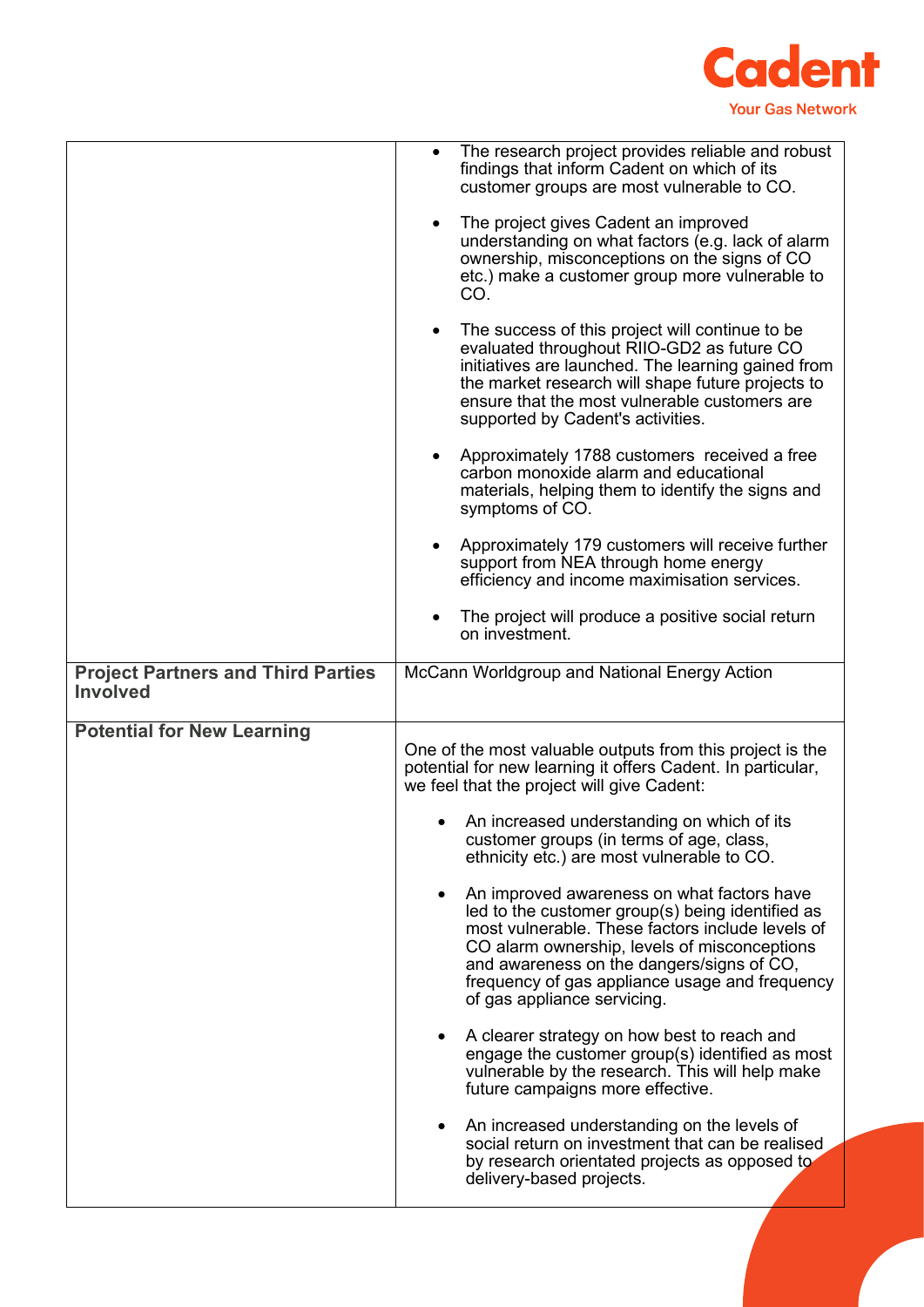

| <b>Scale of VCMA Project and SROI</b><br><b>Calculations</b> | Scale of the Project                                                                                                                                                                                                                                                                                                                                                                                                                                                                                                                                                                                    |
|--------------------------------------------------------------|---------------------------------------------------------------------------------------------------------------------------------------------------------------------------------------------------------------------------------------------------------------------------------------------------------------------------------------------------------------------------------------------------------------------------------------------------------------------------------------------------------------------------------------------------------------------------------------------------------|
|                                                              | The project will commence in late May 2021 and will be<br>delivered over a period of 12 weeks, with the final<br>analysis and deliverables being shared in September<br>2021.                                                                                                                                                                                                                                                                                                                                                                                                                           |
|                                                              | The market research will survey over 3,000 people. This<br>will give a nationally representative and robust picture of<br>customer's awareness, attitudes and perceptions<br>towards carbon monoxide.                                                                                                                                                                                                                                                                                                                                                                                                   |
|                                                              | We forecasted that approximately 1,500 customers<br>would request further information, receiving a free<br>carbon monoxide alarm and educational materials. This<br>would immediately protect 1,500 households (an<br>average of 3,600 people) against the dangers of carbon<br>monoxide - the majority of which will have lower levels of<br>household income. Actual data captured as part of the<br>project's evaluations demonstrated that 1,788 customers<br>received an alarm and were provided with CO education<br>(4,291.1 individuals applying the 2.4 average household<br>size multiplier). |
|                                                              | The final analysis and deliverables will be shared in<br>September 2021 and will shape a subsequent campaign<br>aimed at those identified as most vulnerable by the<br>research.                                                                                                                                                                                                                                                                                                                                                                                                                        |
|                                                              | <b>SROI Calculations</b>                                                                                                                                                                                                                                                                                                                                                                                                                                                                                                                                                                                |
|                                                              | Forecasted number of alarms issued $= 1,500$<br>Forecasted number of customers educated = $1,500$<br>Forecasted number of customers that receive further<br>support from $NEA = 150$                                                                                                                                                                                                                                                                                                                                                                                                                    |
|                                                              | Actual number of alarms issued = 1788<br>Actual number of customers educated = 1788                                                                                                                                                                                                                                                                                                                                                                                                                                                                                                                     |
|                                                              | Total 5-year gross present value created = £117,135.75<br>Total Investment = £59,625.42<br>Total 5-year social return on investment = £57,510.33<br>Total 1-year social return on investment = -£36,198.27                                                                                                                                                                                                                                                                                                                                                                                              |
|                                                              | Analysis conducted by SIA Partners that contributed<br>towards Cadent's RIIO-2 business plans submission<br>evaluated the social return on investment generated by<br>the issuing of carbon monoxide alarms and education.                                                                                                                                                                                                                                                                                                                                                                              |
|                                                              | The Issuing of Carbon Monoxide Alarms                                                                                                                                                                                                                                                                                                                                                                                                                                                                                                                                                                   |
|                                                              | A 5-year gross present value of £19,506.48 has been<br>created through the issuing of 1788 carbon monoxide<br>alarms.                                                                                                                                                                                                                                                                                                                                                                                                                                                                                   |
|                                                              | The following assumptions have been made as part of<br>the below calculations:                                                                                                                                                                                                                                                                                                                                                                                                                                                                                                                          |
|                                                              | Each alarm that is provided will be installed by<br>the customer in their home. It is assumed that all                                                                                                                                                                                                                                                                                                                                                                                                                                                                                                  |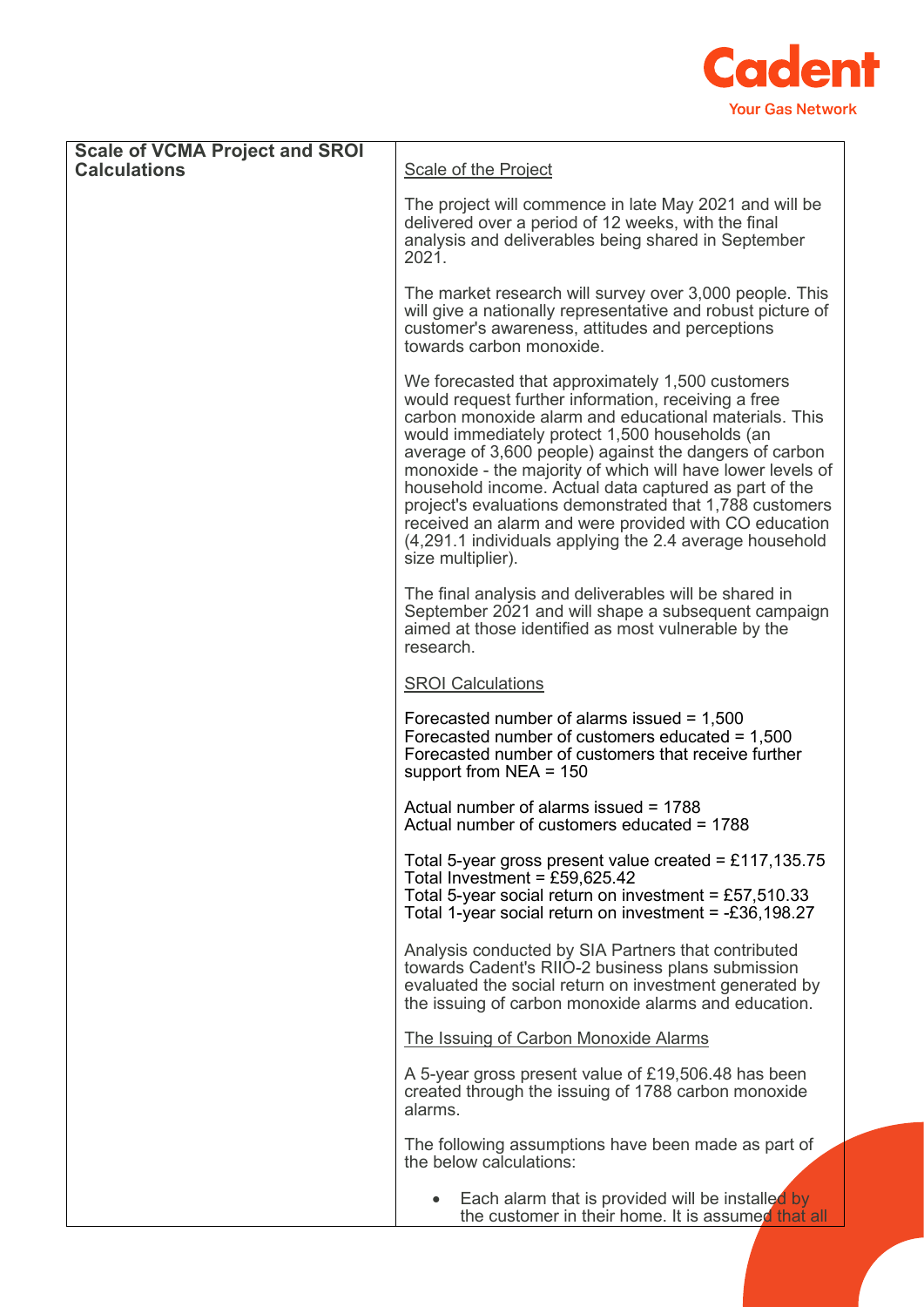

|           | of the people that this initiative reaches take<br>action.                                                                                                                 |
|-----------|----------------------------------------------------------------------------------------------------------------------------------------------------------------------------|
| $\bullet$ | The average household size in the UK is $52.4$<br>people.                                                                                                                  |
|           | The Avoidance of A&E Visits due to CO Poisoning                                                                                                                            |
| $\bullet$ | Approximately 1,788 households received a<br>carbon monoxide alarm through this project.                                                                                   |
| $\bullet$ | The average household in the UK contains 2.4<br>people, giving a total project reach of 4,291<br>people.                                                                   |
| $\bullet$ | Statistics report that there are <sup>6</sup> 4,000 A&E visits<br>per year attributable to CO in England.                                                                  |
| $\bullet$ | The population of England is reported as<br>$755,619,430$ , with the A&E visits linked to CO<br>representing 0.00719% of the population.                                   |
| $\bullet$ | 0.00719% of 4,291 customers equates to 1.543<br>avoided A&E visits across the five years of RIIO-<br>GD <sub>2</sub> .                                                     |
| $\bullet$ | An A&E visit costs the NHS <sup>8</sup> £134 on average,<br>giving a total 5-year saving of £206.77                                                                        |
|           | Social Return from a Reduction in Long Term Hospital<br>Visits Linked to CO                                                                                                |
| $\bullet$ | 1,788 households received a carbon monoxide<br>alarm through this project.                                                                                                 |
| $\bullet$ | The average household in the UK contains 2.4<br>people, giving a total project reach of 4,291<br>people.                                                                   |
|           | Statistics report that there are <sup>9</sup> 200 long-term<br>hospital visits each year attributable to CO in<br>England and Wales.                                       |
| $\bullet$ | The population of England and Wales is reported<br>as <sup>10</sup> 58,744,595, with long-term hospital visits<br>linked to CO representing 0.00034% of the<br>population. |
| $\bullet$ | 0.00034% of 4,291 customers equates to 0.0730<br>avoided long-term visits across the five years of<br>RIIO-GD2.                                                            |
|           |                                                                                                                                                                            |

<span id="page-12-0"></span><sup>5</sup> <https://www.ons.gov.uk/peoplepopulationandcommunity/birthsdeathsandmarriages/families/bulletins/familiesandhouseholds/2016>

<span id="page-12-5"></span>10<sub>https://www.ons.gov.uk/peoplepopulationandcommunity/populationandmigration/populationestimates/datasets/populationestimatesforukenglandandwales<br>[scotlandandnorthernireland](https://www.ons.gov.uk/peoplepopulationandcommunity/populationandmigration/populationestimates/datasets/populationestimatesforukenglandandwalesscotlandandnorthernireland) (2017 figure)</sub>

<span id="page-12-1"></span>[<sup>6</sup>https://assets.publishing.service.gov.uk/government/uploads/system/uploads/attachment\\_data/file/260211/Carbon\\_Monoxide\\_Letter\\_2013\\_FinalforPub.pdf](https://assets.publishing.service.gov.uk/government/uploads/system/uploads/attachment_data/file/260211/Carbon_Monoxide_Letter_2013_FinalforPub.pdf)

<span id="page-12-2"></span>[<sup>7</sup>https://www.ons.gov.uk/peoplepopulationandcommunity/populationandmigration/populationestimates/datasets/populationestimatesforukenglandandwalessc](https://www.ons.gov.uk/peoplepopulationandcommunity/populationandmigration/populationestimates/datasets/populationestimatesforukenglandandwalesscotlandandnorthernireland)

<span id="page-12-3"></span>[otlandandnorthernireland](https://www.ons.gov.uk/peoplepopulationandcommunity/populationandmigration/populationestimates/datasets/populationestimatesforukenglandandwalesscotlandandnorthernireland)\_(2017 figure)<br>8 <u><https://www.pssru.ac.uk/pub/uc/uc2018/services.pdf></u>

<span id="page-12-4"></span>[<sup>9</sup>https://assets.publishing.service.gov.uk/government/uploads/system/uploads/attachment\\_data/file/260211/Carbon\\_Monoxide\\_Letter\\_2013\\_FinalforPub.pdf](https://assets.publishing.service.gov.uk/government/uploads/system/uploads/attachment_data/file/260211/Carbon_Monoxide_Letter_2013_FinalforPub.pdf)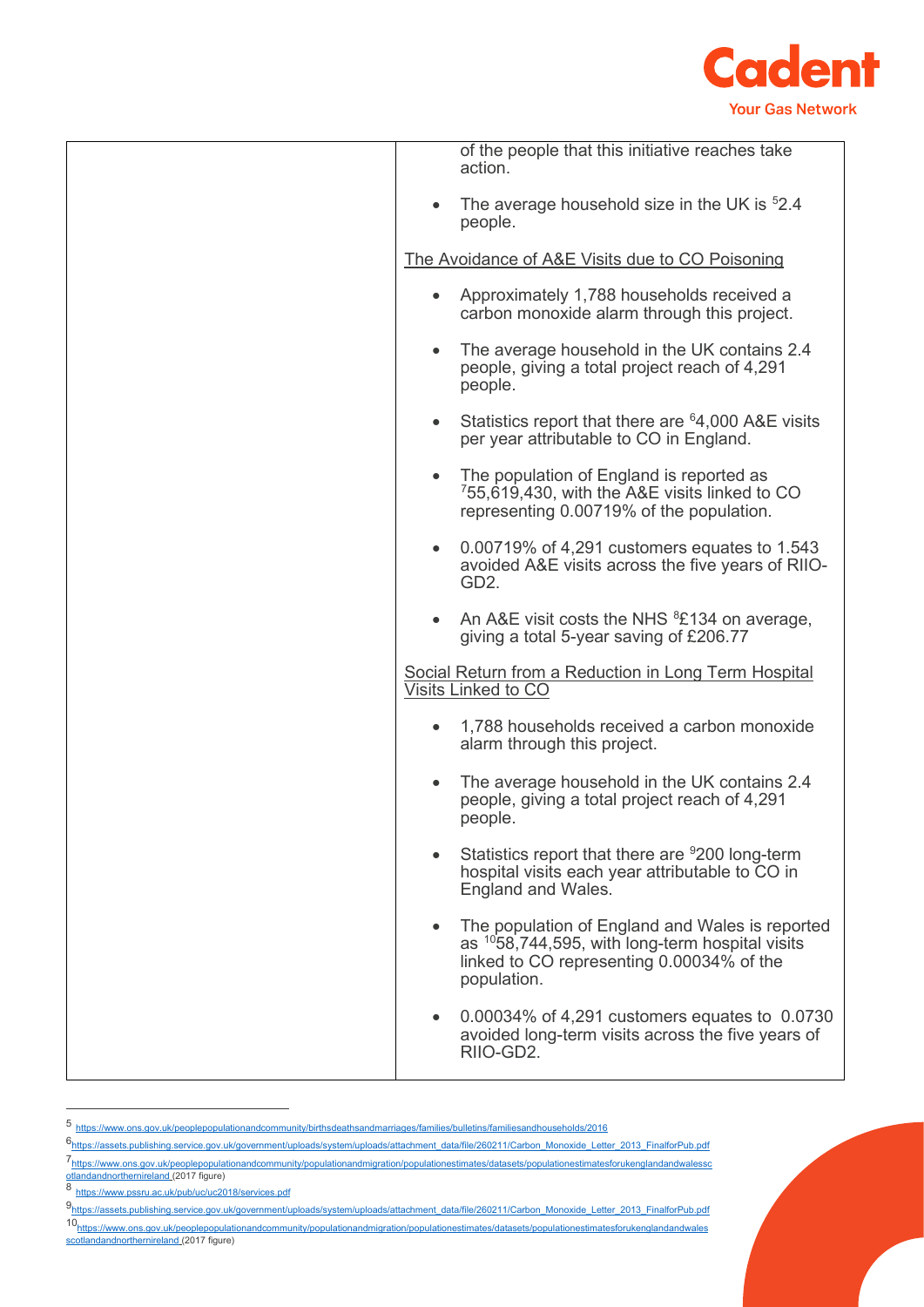

|           | • A long-term hospital visit costs the NHS $\frac{1}{11}$ £3,026<br>on average, giving a total 5 year saving of<br>£221.04.                                                                                                                                                |
|-----------|----------------------------------------------------------------------------------------------------------------------------------------------------------------------------------------------------------------------------------------------------------------------------|
|           | Social Return from a Reduction in Injuries Caused by<br>CO that Lead to Time of Work                                                                                                                                                                                       |
|           | 1,788 households received a carbon monoxide<br>alarm through this project.                                                                                                                                                                                                 |
| $\bullet$ | The average household in the UK contains 2.4<br>people, giving a total project reach of 4,291<br>people.                                                                                                                                                                   |
| $\bullet$ | Statistics report that there are 200 long-term<br>hospital visits each year attributable to CO in<br>England and Wales.                                                                                                                                                    |
| $\bullet$ | The population of England and Wales is reported<br>as 58,744,595, with long-term hospital visits<br>linked to CO representing 0.00034% of the<br>population. Customers admitted to hospital long-<br>term are likely to take time off work as a result of<br>their injury. |
| $\bullet$ | 0.00034% of 4,291 customers equates to 0.0730<br>customers avoiding time off work and long-term<br>visits across the five years of RIIO-GD2.                                                                                                                               |
| $\bullet$ | The cost of time off work as a result of an injury<br>costs £233.76 per occurrence. This gives a total<br>5 year saving of £17.08.                                                                                                                                         |
|           | Social Return from a Reduction in Deaths Linked to CO                                                                                                                                                                                                                      |
|           | 1,788 households received a carbon monoxide<br>alarm through this project.                                                                                                                                                                                                 |
|           | The average household in the UK contains 2.4<br>people, giving a total project reach of 4,291<br>people.                                                                                                                                                                   |
| $\bullet$ | Statistics report that there are $1230.3$ deaths per<br>year in the UK linked to CO.                                                                                                                                                                                       |
| $\bullet$ | The population of the UK is $^{13}66,040,200$ , with<br>deaths attributable to CO representing<br>0.0000459% of the population.                                                                                                                                            |
| $\bullet$ | 0.0000459% of 4,291 customers equates to<br>0.0098 avoided fatalities linked to CO across the<br>5-year period of RIIO-GD2.                                                                                                                                                |
| $\bullet$ | The value of preventing a death to UK PLC is<br>$^{14}$ £1,897,129. This gives a total five-year value of<br>£18,675.83.                                                                                                                                                   |

<sup>11</sup> <https://www.pssru.ac.uk/pub/uc/uc2018/services.pdf>

<span id="page-13-1"></span><span id="page-13-0"></span><sup>12</sup> <http://www.co-gassafety.co.uk/wp-content/uploads/2019/01/Statistics-sheet-presspack-Jan-2019-18.01.19.pdf>

<sup>13</sup> <https://www.ons.gov.uk/peoplepopulationandcommunity/populationandmigration/populationestimates> (2017 figure)

<span id="page-13-3"></span><span id="page-13-2"></span><sup>14</sup> <https://www.gov.uk/government/statistical-data-sets/ras60-average-value-of-preventing-road-accidents>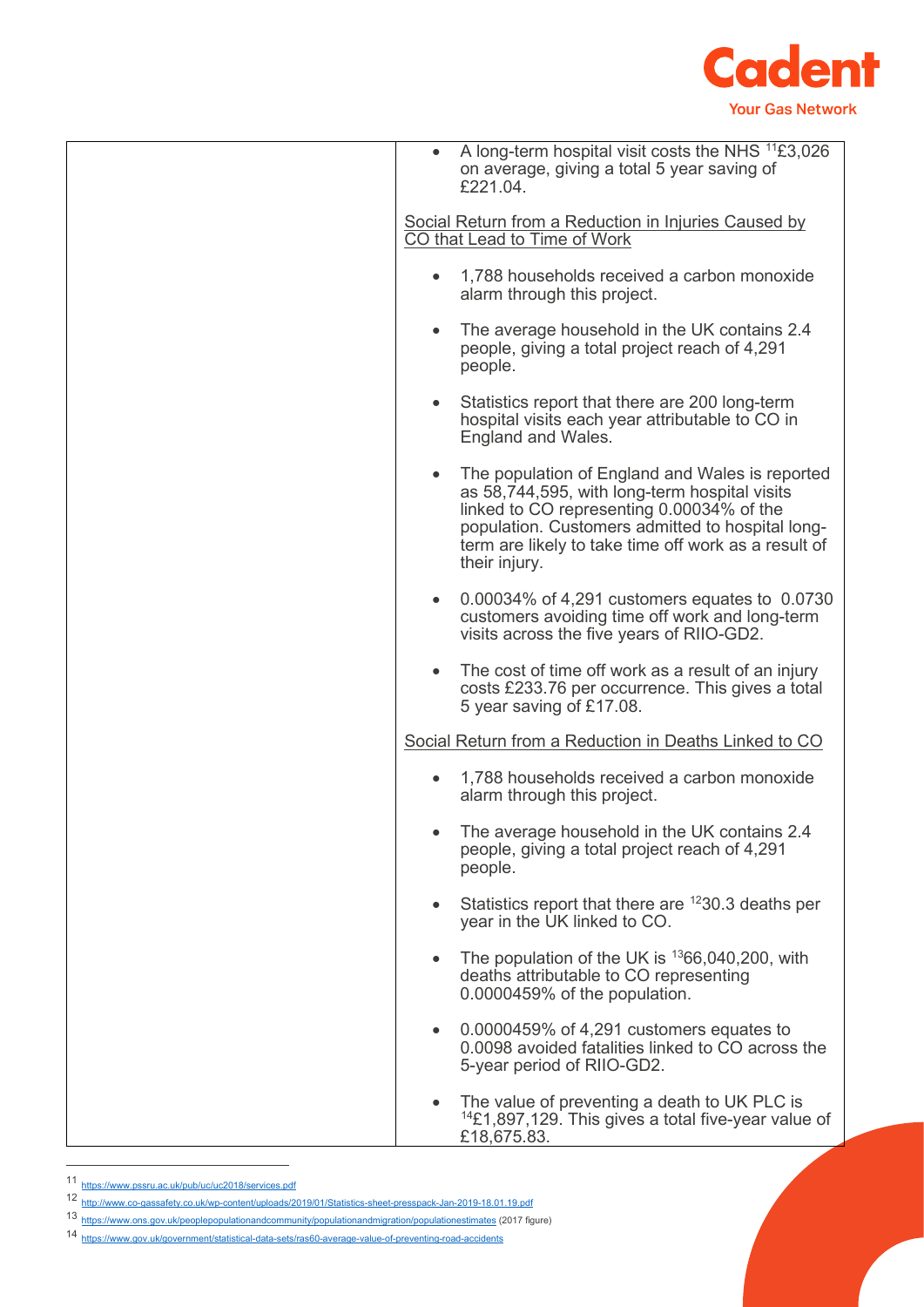

| Social Return from Avoided Ambulance Calls                                                                                                                                                                                                                                                                                                                                             |
|----------------------------------------------------------------------------------------------------------------------------------------------------------------------------------------------------------------------------------------------------------------------------------------------------------------------------------------------------------------------------------------|
| 1,788 households will receive a carbon monoxide<br>alarm through this project.                                                                                                                                                                                                                                                                                                         |
| The average household in the UK contains 2.4<br>$\bullet$<br>people, giving a total project reach of 4,291<br>people.                                                                                                                                                                                                                                                                  |
| Sia Partners worked on an assumption that<br>$\bullet$<br>*100% of patients who are taken to A&E due to<br>CO poisoning are transported by ambulance.                                                                                                                                                                                                                                  |
| Statistics report that there are 4,000 A&E visits<br>$\bullet$<br>per year attributable to CO in England.                                                                                                                                                                                                                                                                              |
| The population of England is reported as<br>$1555,619,430$ , with the A&E visits linked to CO<br>representing 0.00719% of the population.                                                                                                                                                                                                                                              |
| 0.00719% of 4,291 customers equates to 1.543<br>$\bullet$<br>avoided A&E visits across the five years of RIIO-<br>GD <sub>2</sub> .                                                                                                                                                                                                                                                    |
| The average cost of an ambulance call is ${}^{16}E250$ ,<br>giving a total 5-year saving of £385.76.                                                                                                                                                                                                                                                                                   |
| The Issuing of Carbon Monoxide Education                                                                                                                                                                                                                                                                                                                                               |
| A 5-year gross present value of £11,703.90 has been<br>created through offering carbon monoxide education to<br>1,788 customers.                                                                                                                                                                                                                                                       |
| Sia Partner's also evaluated the levels of social return<br>that can be expected from educating customers on the<br>signs, symptoms and dangers of carbon monoxide.                                                                                                                                                                                                                    |
| Each customer that requests a CO alarm will also<br>receive some supporting educational materials on<br>carbon monoxide.                                                                                                                                                                                                                                                               |
| The analysis found that social return could be identified<br>from the same sources and calculations as CO alarms<br>(avoided A&E visits, avoided long-term hospital visits,<br>avoided time off work due to injury, avoided CO-related<br>deaths and avoided ambulance call).                                                                                                          |
| However, a retention rate must be applied, as it is not<br>reasonable to expect all customers to read and retain the<br>information contained on the Cadent CO-educational<br>materials.<br>A retention rate of 60% has been applied to this project,<br>meaning that 6 out of 10 customers that receive<br>Cadent's CO-educational materials will read and retain<br>the information. |

<span id="page-14-1"></span><span id="page-14-0"></span>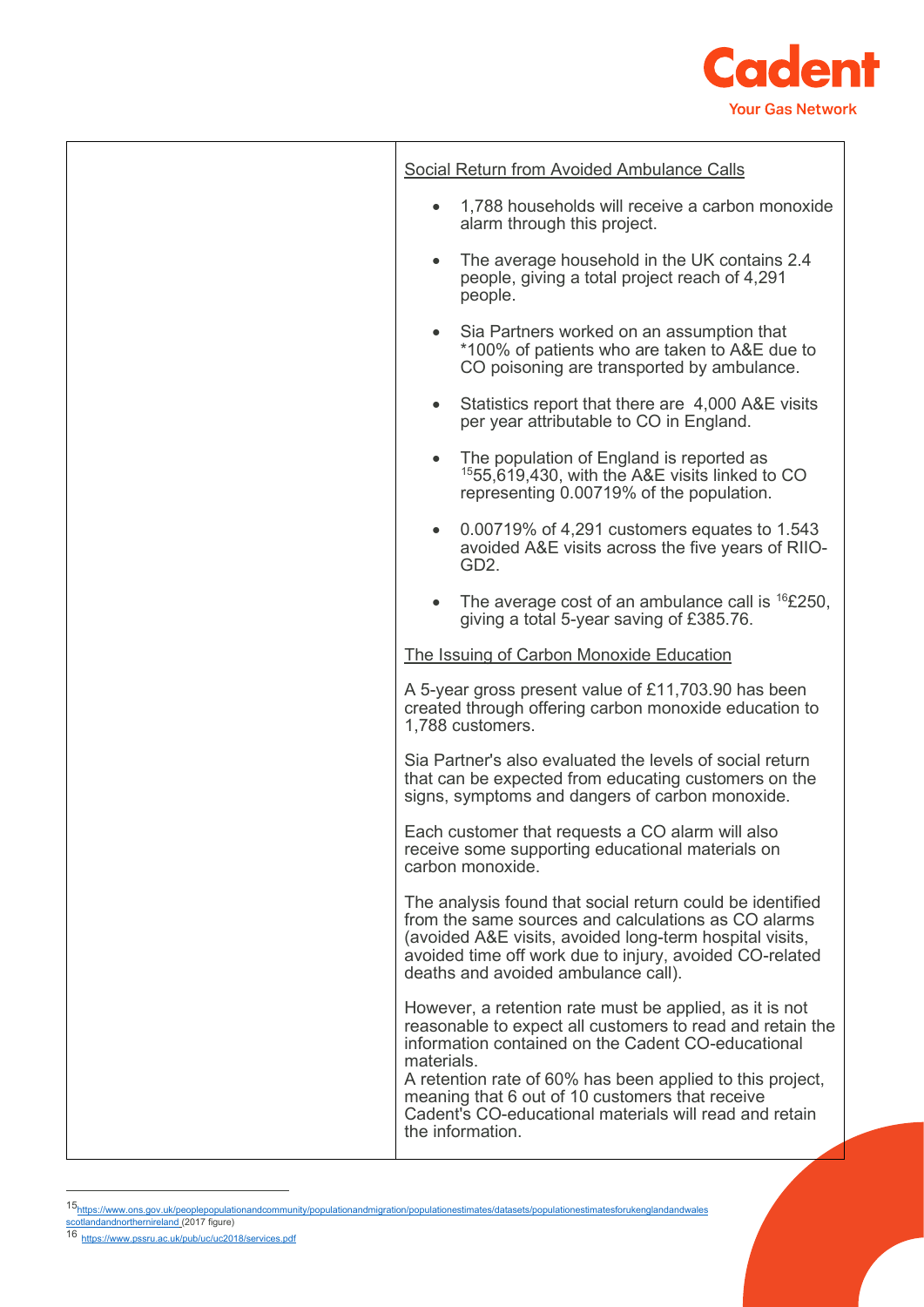

|                                        | The below social return is forecast based on a 60%<br>retention rate:<br>Social Return from the Avoidance of A&E Visits due to<br><b>CO Poisoning</b>                                                                                                                                                                                                                                                                                                                                                                                                                                                  |  |
|----------------------------------------|--------------------------------------------------------------------------------------------------------------------------------------------------------------------------------------------------------------------------------------------------------------------------------------------------------------------------------------------------------------------------------------------------------------------------------------------------------------------------------------------------------------------------------------------------------------------------------------------------------|--|
|                                        |                                                                                                                                                                                                                                                                                                                                                                                                                                                                                                                                                                                                        |  |
|                                        | Forecasted 5-year social return = £124.06                                                                                                                                                                                                                                                                                                                                                                                                                                                                                                                                                              |  |
|                                        | Social Return from a Reduction in Long Term Hospital<br>Visits Linked to CO                                                                                                                                                                                                                                                                                                                                                                                                                                                                                                                            |  |
|                                        | Forecasted 5-year social return = £132.63<br>$\bullet$                                                                                                                                                                                                                                                                                                                                                                                                                                                                                                                                                 |  |
|                                        | Social Return from a Reduction in Injuries Caused by<br>CO that Lead to Time of Work                                                                                                                                                                                                                                                                                                                                                                                                                                                                                                                   |  |
|                                        | Forecasted 5-year social return = £10.25<br>$\bullet$                                                                                                                                                                                                                                                                                                                                                                                                                                                                                                                                                  |  |
|                                        | Social Return from a Reduction in Deaths Linked to CO                                                                                                                                                                                                                                                                                                                                                                                                                                                                                                                                                  |  |
|                                        | Forecasted 5-year social return = £11,205.50<br>$\bullet$                                                                                                                                                                                                                                                                                                                                                                                                                                                                                                                                              |  |
|                                        | Social Return from Avoided Ambulance Calls                                                                                                                                                                                                                                                                                                                                                                                                                                                                                                                                                             |  |
|                                        | Forecasted 5-year social return = £231.46                                                                                                                                                                                                                                                                                                                                                                                                                                                                                                                                                              |  |
|                                        | <b>Social Return from Home Energy Efficiency/Income</b><br><b>Maximisation Support</b>                                                                                                                                                                                                                                                                                                                                                                                                                                                                                                                 |  |
|                                        | Cadent is currently working in partnership with<br>$\bullet$<br>NEA to deliver home energy efficiency and<br>income maximisation services to customers<br>initially referred from Cadent's BAU activities.                                                                                                                                                                                                                                                                                                                                                                                             |  |
|                                        | The project has been live for 7-months and has<br>$\bullet$<br>funded in excess of 360 cases.                                                                                                                                                                                                                                                                                                                                                                                                                                                                                                          |  |
|                                        | A total of £146,892.15 gross present value has<br>$\bullet$<br>been generated across the 360 cases, equating<br>to an average of £480.03 per case.                                                                                                                                                                                                                                                                                                                                                                                                                                                     |  |
|                                        | Cadent forecasts that 179 customers (10%) will<br>$\bullet$<br>be supported through the NEA referral<br>programme on this project, creating a total gross<br>present value of £85,925.37.                                                                                                                                                                                                                                                                                                                                                                                                              |  |
|                                        | *NB: Without sufficient CO awareness, many of the initial symptoms<br>(headache and dizziness, weakness, loss of memory) of CO<br>poisoning would not typically inhibit a response to visit the<br>Emergency Room. However, once the symptoms become more<br>severe (fainting, unconsciousness), it is fair to assume that in the vast<br>majority of cases an ambulance would be called – a potential patient<br>suffering from severe exposure to CO would not be able to transport<br>themselves to the A&E, and their carers would want to bring them to<br>medical attention as soon as possible. |  |
| <b>VCMA Project Start and End Date</b> | Project Commencement Date = 24/05/2021<br>Project Completion Date = 30/09/2021                                                                                                                                                                                                                                                                                                                                                                                                                                                                                                                         |  |
| <b>Geographical Area</b>               | The McCann Worldgroup market research project will<br>engage customers across all four of Cadent's gas<br>distribution networks.                                                                                                                                                                                                                                                                                                                                                                                                                                                                       |  |
|                                        |                                                                                                                                                                                                                                                                                                                                                                                                                                                                                                                                                                                                        |  |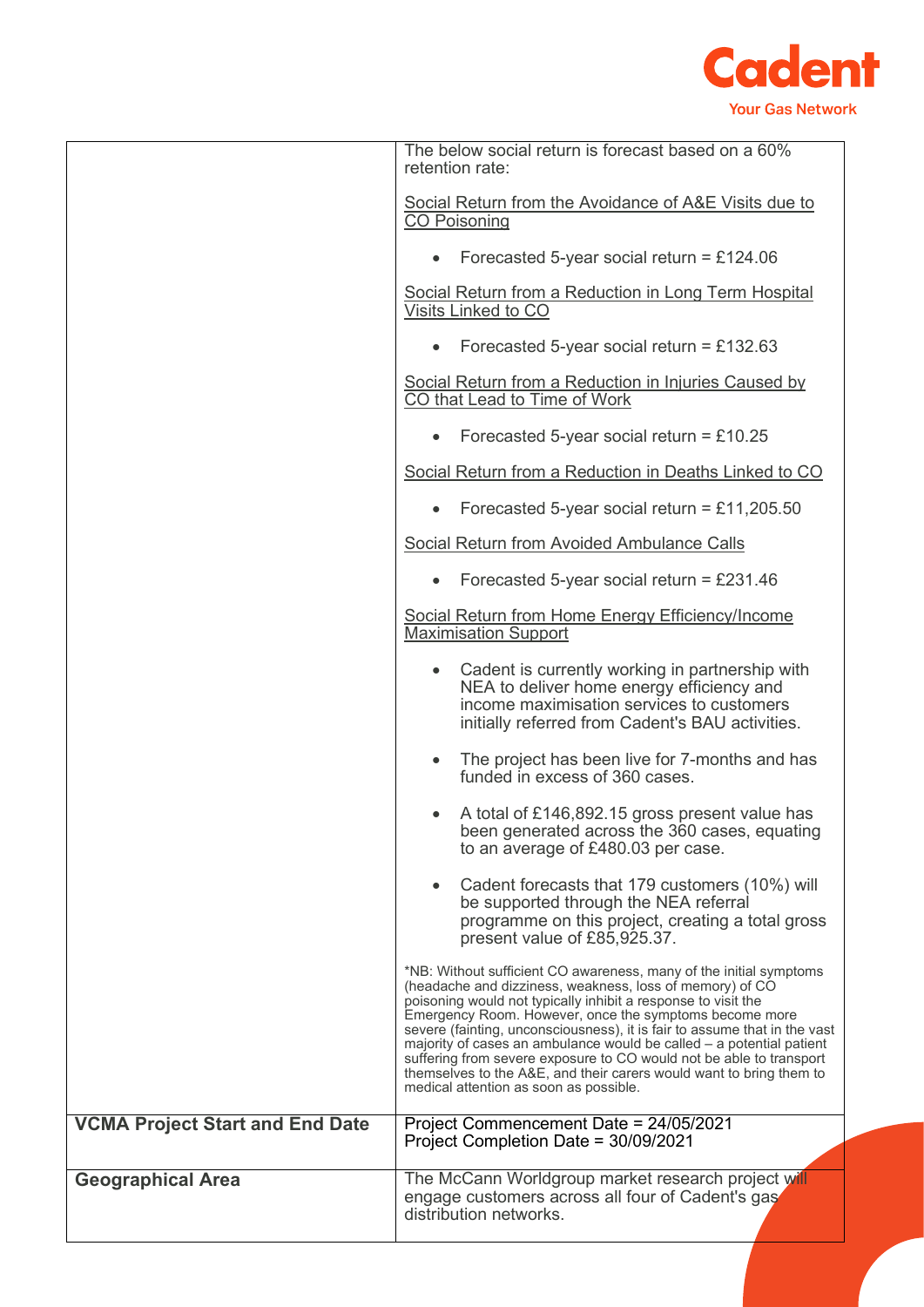

|                                          | Customers across all four of Cadent's networks will<br>receive a benefit from the project. This benefit will come<br>in the form of CO alarms and education on this initiative,<br>as well as an increased level of effectiveness on future<br>projects that implement the learning from the research. |
|------------------------------------------|--------------------------------------------------------------------------------------------------------------------------------------------------------------------------------------------------------------------------------------------------------------------------------------------------------|
| <b>Remaining Amount in the</b>           | Remaining funding to be confirmed upon project                                                                                                                                                                                                                                                         |
| <b>Allowance at Time of Registration</b> | registration.                                                                                                                                                                                                                                                                                          |